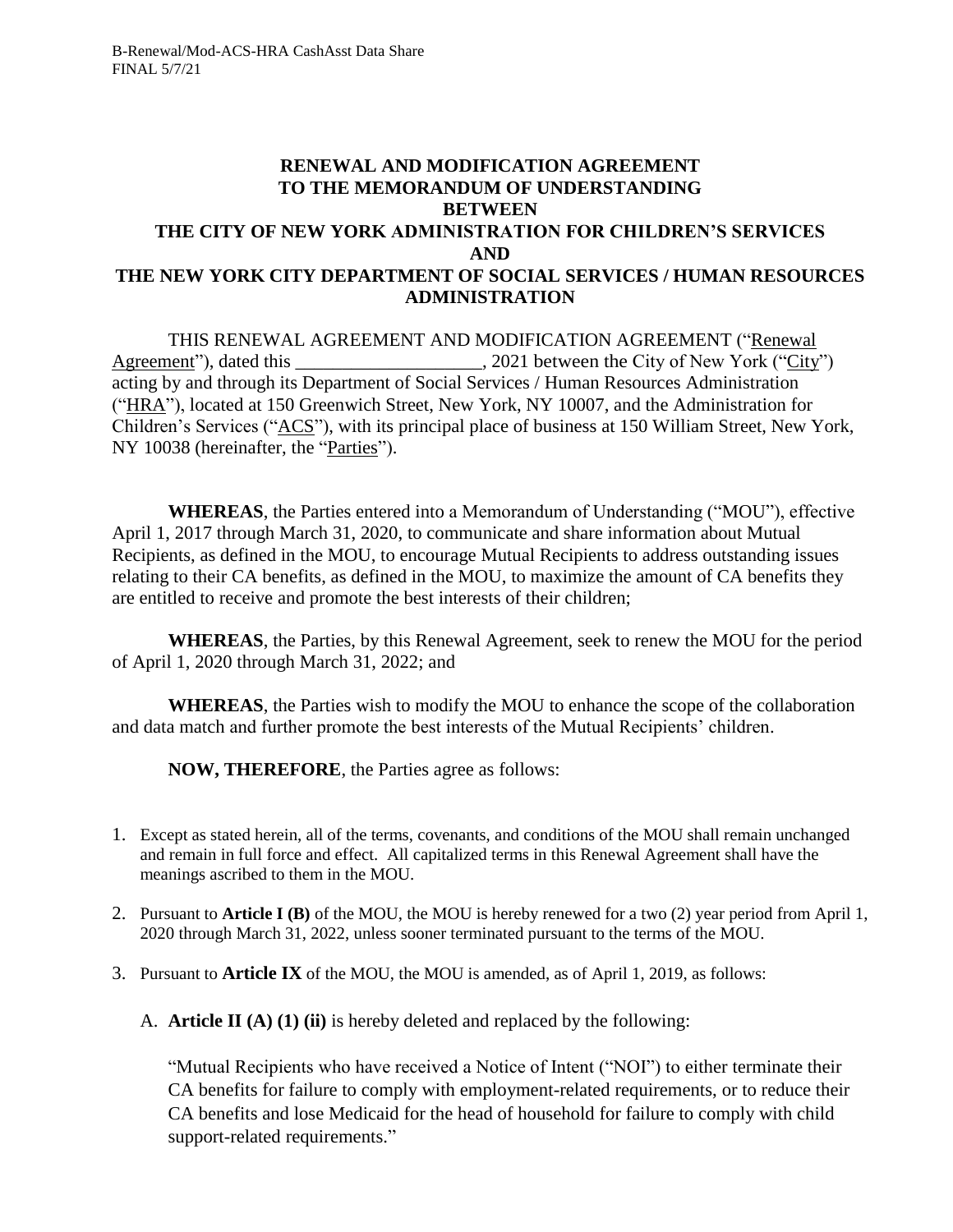B. **Article II (A) (1) (iv)** is hereby deleted and replaced by the following:

"Mutual Recipients who may be eligible for a reduced CA recoupment rate from 10% to no less than 5%"

C. **Article II (A) (1) (v)** is hereby deleted and replaced by the following:

"Mutual Recipients who are obligated to comply with child support program requirements as CA recipients. Failure to comply may result in sanctions on Mutual Recipients' CA benefits and/or Medicaid coverage."

D. The following section is added as a new **Article II (A) (1) (vi)**:

"Mutual Recipients who have an employment sanction on their CA case that may be lifted by demonstrating compliance with CA employment requirements."

- E. **Article II (A) (2)** is hereby deleted in its entirety.
- F. The following sentence is added to **Article II (B) (1)**:

"HRA shall also provide ACS with a second electronic data file ("Secondary HRA Data File") containing Recipient Data specifically for Mutual Recipients who fall within the scope of Article II  $(A)$   $(I)$   $(iv)$  above, which Mutual Recipients will not be included in the HRA Data File<sup>"</sup>

- G. The following section is added as a new **Article II (C) (10)**: "ACS shall conduct a match using the Secondary HRA Data File to identify any Mutual Recipients within the scope of **Article II (A) (1) (vi)**. For such Mutual Recipients, ACS shall follow up with the ACS Contractor and client as appropriate, and to discuss the program and to measure the effectiveness of interventions."
- H. The following section is added following **Article II (D)** as a new **Article II (E)**:

### **E. Child Support Sanctions**

- 1. ACS and/or ACS Contractors shall obtain written consent from the Mutual Recipient(s) to disclose his/her status as receiving services from ACS and/or an ACS Contractor and the basis for determining a good cause exemption exists.
- 2. Upon obtaining such consent, ACS and/or ACS Contractors shall complete the Attestation Form, attached hereto as **Exhibit 1**, confirming a "good cause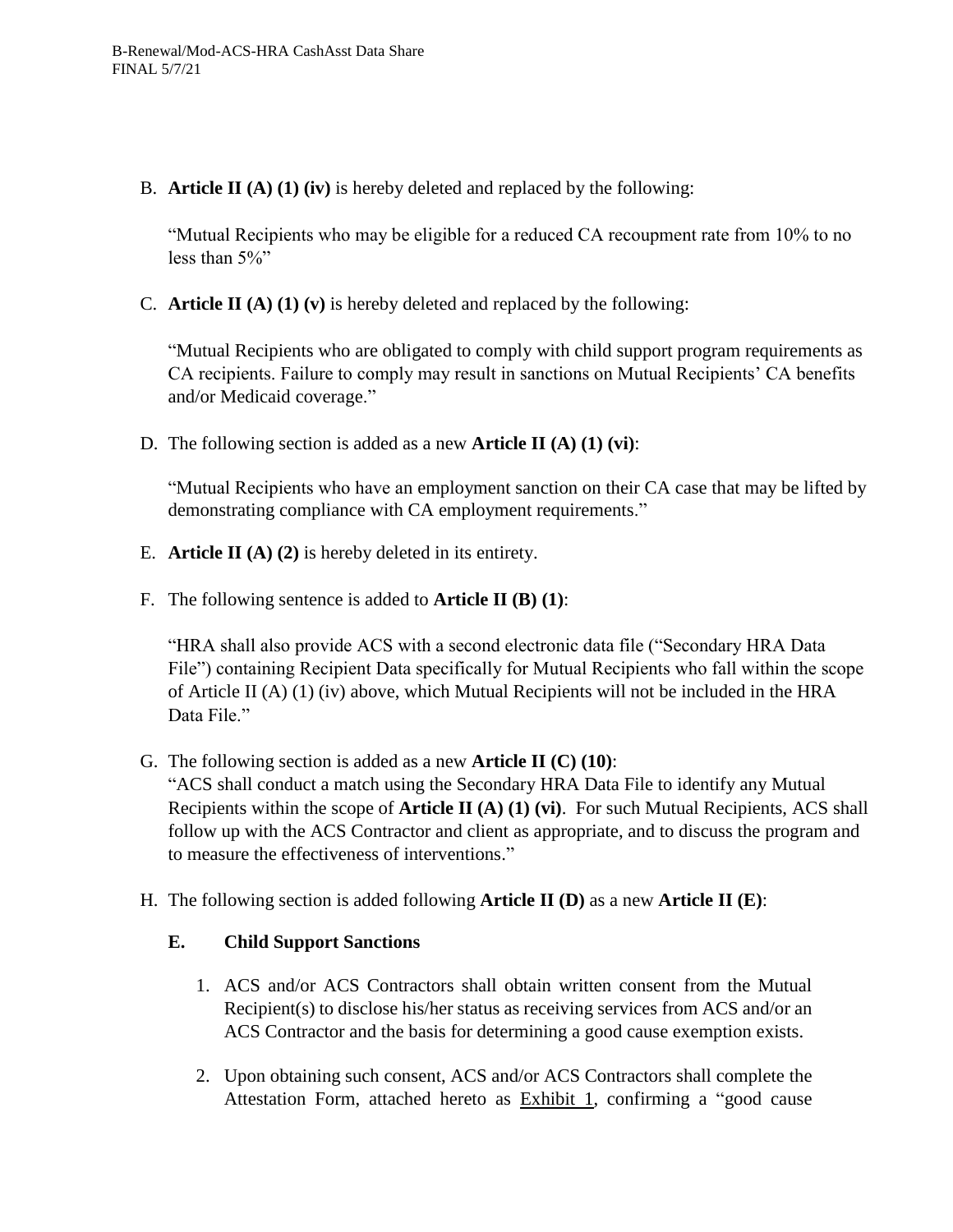exemption" exists to suspend child support sanction, if applicable, and submit the Attestation Form to HRA.

- 3. Upon receipt of the completed Attestation Form, HRA shall suspend child support sanctions for a period of six months ("Suspension Period"). At least one (1) month prior to end of the Suspension Period, ACS and/or ACS Contractors shall re-submit an Attestation Form for continued suspension, if applicable.
- I. All references to "OCSE" throughout the Agreement are hereby deleted and replaced with "OCSS" which refers to HRA's Office of Child Support Services.
- J. **Article III** of the MOU is hereby deleted and replaced by the following:

## **ARTICLE III. LEGAL BASIS FOR DISCLOSURE OF CONFIDENTIAL INFORMATION**

- **A.** Pursuant to NY CLS Soc. Serv. § 136 and the implementing regulations at 18 NYCRR § 357.3(a), public assistance records and information relating to a person receiving public assistance and care may be disclosed by a public welfare official to another agency or person when the disclosure is reasonably related to the purposes of the public welfare program and the function of the inquiring agency, the confidential character of the information will be maintained, and the information will not be used for commercial or political purposes. The implementing regulations specifically permit disclosure of recipient-identifiable public assistance data for purposes directly connected to the administration of public assistance. 18 NYCRR § 357.2(a). For the administration of public assistance, federal regulations provide that the "use or disclosure of information concerning applicants and recipients will be limited to purposes directly connected with...establishing eligibility, determining the amount of assistance, and providing services for applicants and recipients."  $45 \text{ CFR } 205.50(a)(1)(i)(A)$ .
- **B.** Pursuant to 18 NYCRR § 423.7(b)(5), preventive services records are confidential and such records shall be open to disclosure to another "person or entity providing or agreeing to provide services to the child or the child's family upon the execution of a written consent by the child or the child's parent." ACS, with the written consent of a Mutual Client, shall provide to HRA confidential information about the Mutual Client's preventive services to request a good cause exemption pursuant to 18 NYCRR § 369(b)(4)(iv), finding that the Mutual Client's cooperation with child support services would be contrary to the best interests of the child. HRA provides the services of administering CA benefits and overseeing child support, and review of ACS' request for a good exemption and a granting thereof shall provide a service to the Mutual Client by granting such Mutual Client temporarily relief from sanctions and compliance with child support services.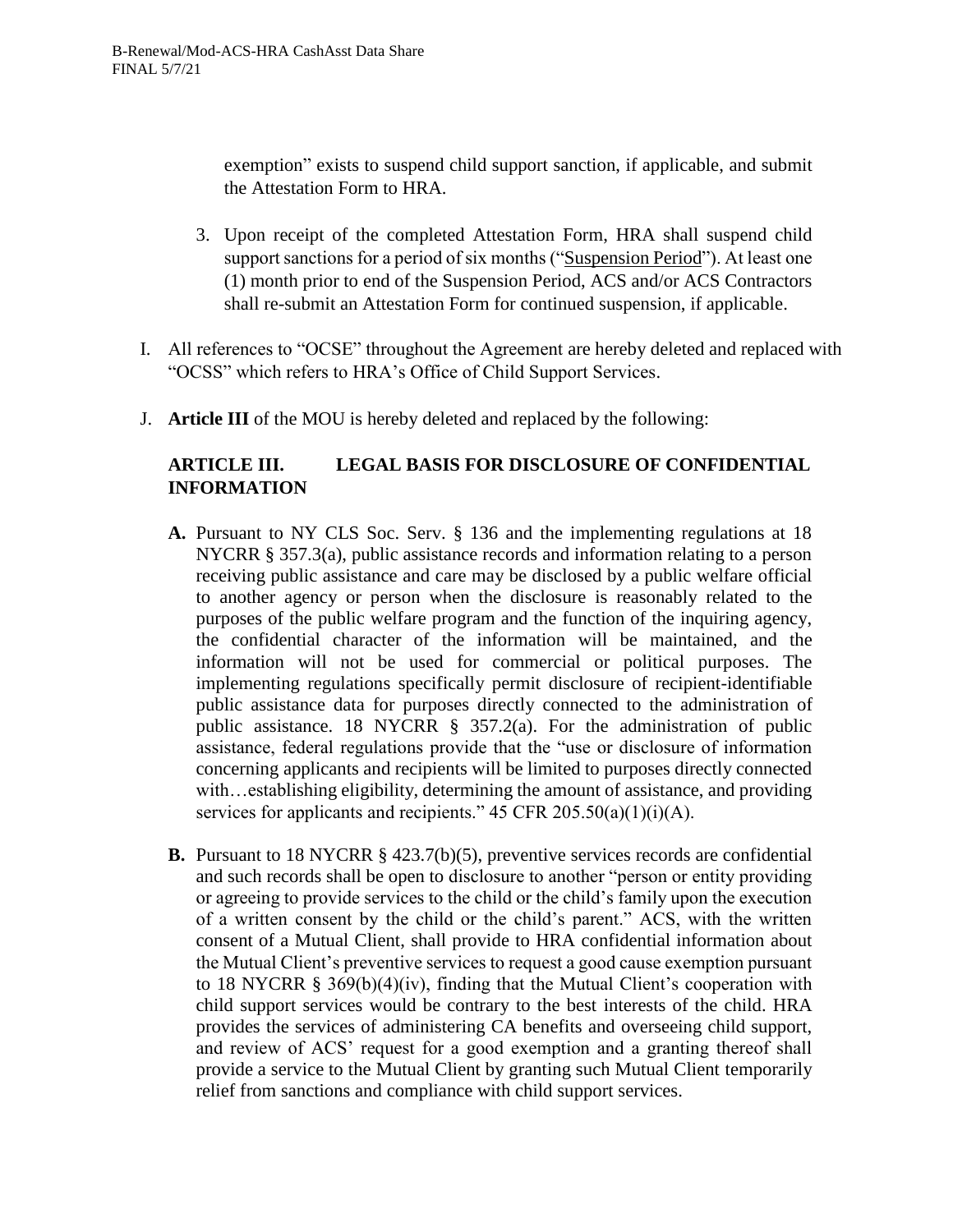K. The contact persons designated for each Party in **Article VII** of the MOU are hereby updated as follows:

The HRA contact person is:

Attn: Deputy Commissioner Family Independence Administration (FIA) New York City Human Resources Administration 150 Greenwich Street, 36<sup>th</sup> Floor, New York, NY 10007

The ACS contact person is:

Attn: Stephanie Gendell, Associate Commissioner, External Affairs City of New York Administration for Children's Services 150 William Street New York, NY 10038

4. Counterparts. This Renewal Agreement may be executed in one or more counterparts, each of which shall be deemed an original, but all of which together shall constitute one and the same instrument. Electronic, facsimile or PDF image signatures shall be treated as original signatures.

**[***Signature Page Follows***]**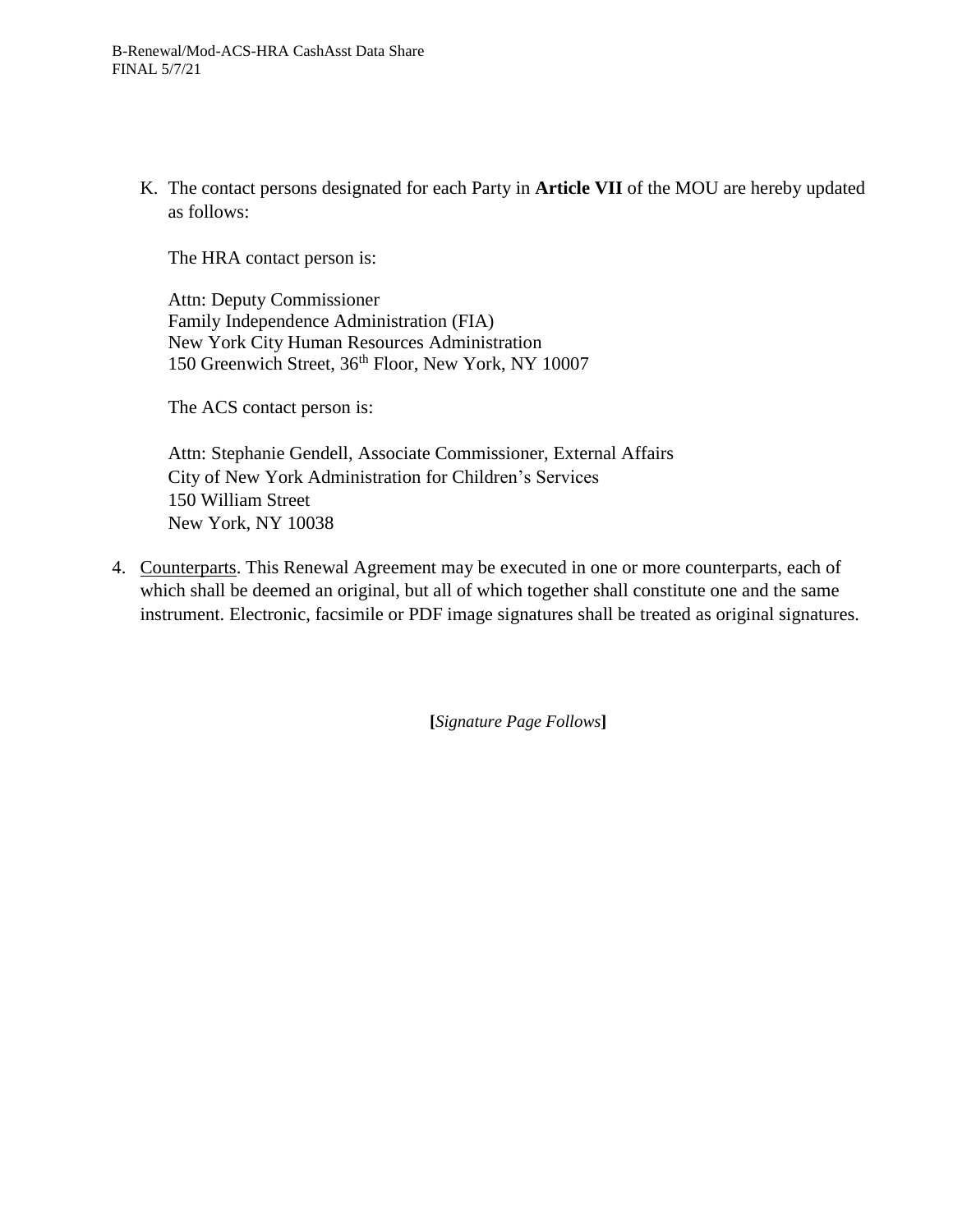IN WITNESS WHEREOF, the Parties have duly executed this Renewal Agreement on the date first above written.

#### CITY OF NEW YORK

#### DEPARTMENT OF SOCIAL SERVICES /

HUMAN RESOURCES ADMINISTRATION Digitally signed by Vincent Pulo, o=Department of<br> **Vincent Pullo** Social Services, ou=Agency Chief<br>
Contracting Officer,<br>
Date: 2021.06.07 18:47:31 -04'00'<br>
Date: 2021.06.07 18:47:31 -04'00'

 $\rm {By}$   $\rm {modl=pullov@dss.nyc.gov, c=US}$ 

Title \_\_\_\_\_\_\_\_\_\_\_\_\_\_\_\_\_\_\_\_\_\_\_\_\_\_\_

\_\_\_\_\_\_\_\_\_\_\_\_\_\_\_\_\_\_\_\_\_\_\_\_\_\_\_\_\_\_

CITY OF NEW YORK ADMINISTRATION FOR CHILDREN'S SERVICES **Jacqueline Martin**<br>Children's Services, ou=Division of Prevention<br>Children's Services, ou=Division of Prevention

\_\_\_\_\_\_\_\_\_\_\_\_\_\_\_\_\_\_\_\_\_\_\_\_\_\_\_\_\_\_\_\_\_\_\_

Title\_Deputy Commissioner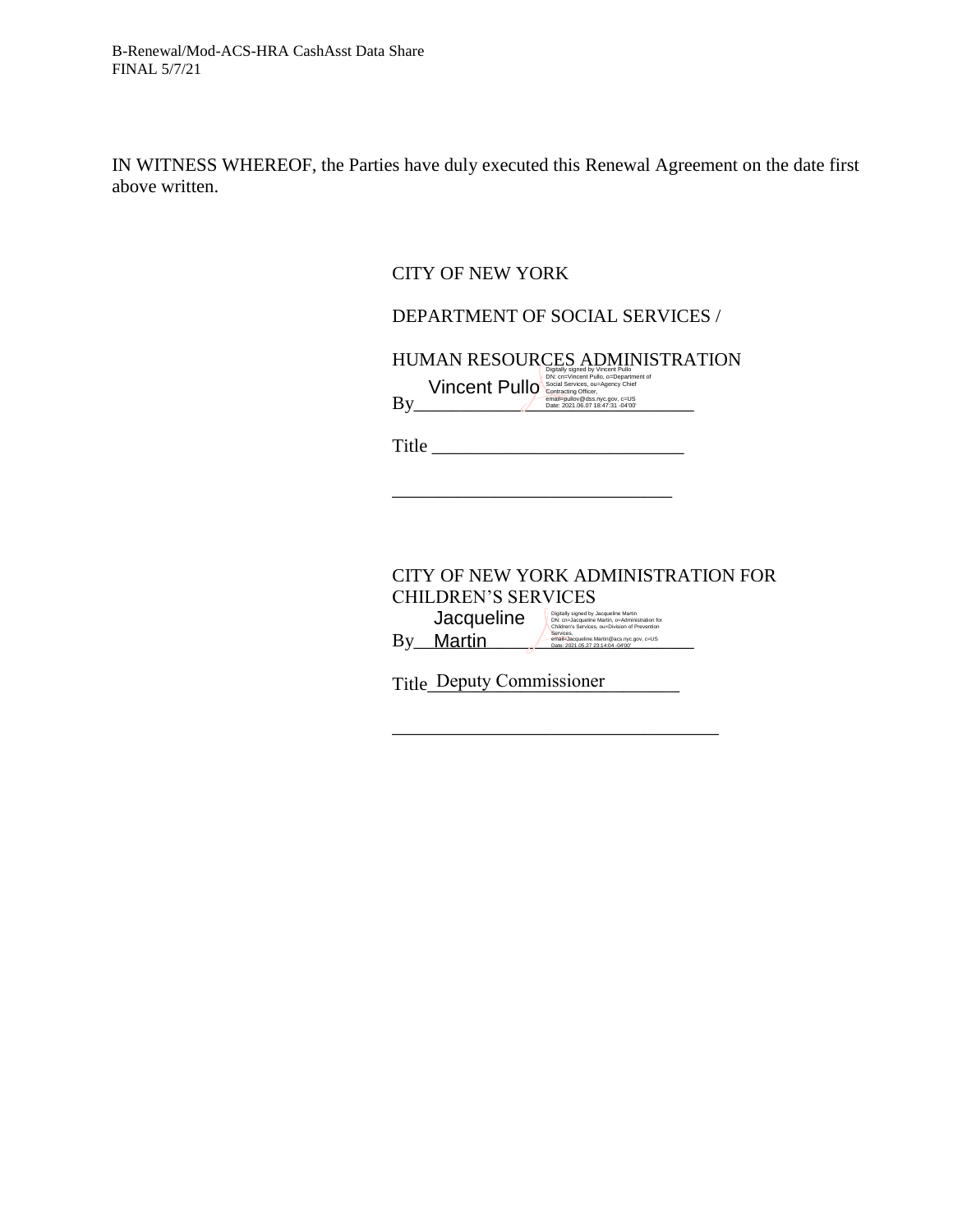# **Exhibit 1: Attestation Form (on following page)**